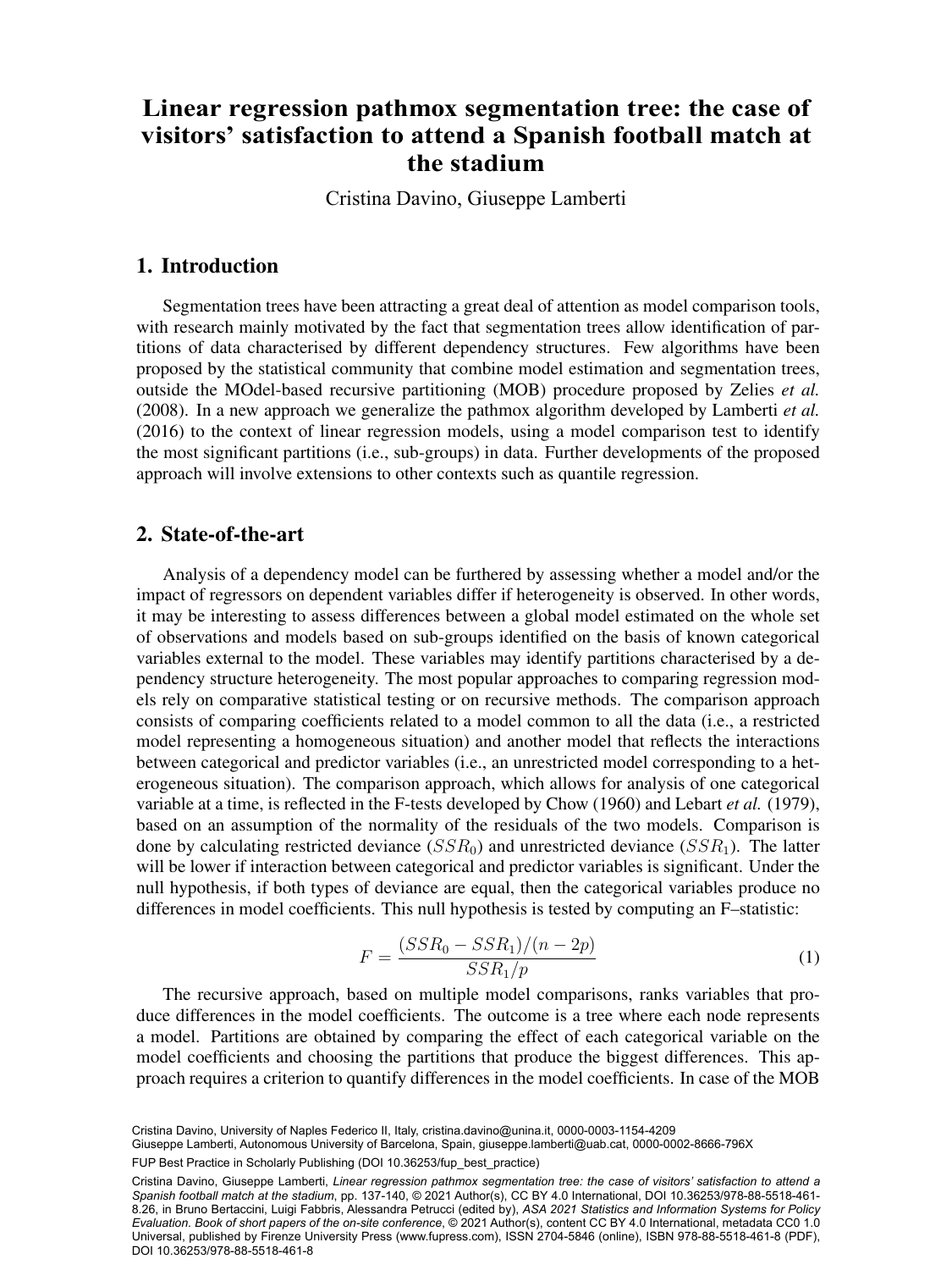procedure this criterion is based on a fluctuation test that measures coefficient instability (Zelies and Hornick, 2007) as caused by a categorical variable. High instability points to a significant effect of the variable. Tree partitions are defined according to the variables that produce the highest instability.

### 3. Pathmox in a nutshell

Pathmox (Lamberti *et al.*, 2016), developed to detect heterogeneity in models, is a recursive algorithm based on segmentation trees. While pathmox was introduced in the context of partial least square structural equation modelling, it can be generalized to other contexts when a suitable test for comparing models is available. The algorithm applies binary segmentation principles to produce a tree with different models in each node. It starts by fitting a global model to all the data (i.e., the tree root) and identifies models with the most significant differences in child nodes. The most different models are identified by minimizing the sum of the squares of the residuals of the models estimated in each child node. The available data are recursively partitioned according to categorical variables – not included in the model – that yield the most significant differences in the child nodes. Partitions are identified using a test that determines the degree of difference between two compared sub-models. Finally, pathmox avoids overfitting using stopping rules based on maximum depth, minimum node size and non-significance of the partitioning criterion. As the partitioning criterion we propose the hypothesis test as proposed by Lebart *et al.* (1979) and Chow (1960) to compare two linear regression models.

## 4. Visitors' satisfaction to attend a Spanish football match: a pathmox application

We applied the pathmox approach in an empirical analysis to measure the visitors' satisfaction to attend a Spanish football match at the stadium. The sample consisted of visitors aged 18 years and older who attended Barcelona Football Club home matches during the 2017/2018 season. Visitors were selected using a no-random selection based on convenience. Three hours before matches started, randomly selected visitors were approached by seven researchers, who had previously reviewed and resolved any doubts regarding the questionnaire. The visitors were told about the purpose of the research and were asked to collaborate. If they agreed, they were asked to supply an email address to receive an online version of the questionnaire to be completed after the match. The questionnaire was available in the Catalan, Spanish, English and French languages to avoid bias due to the understanding of the questions by tourists.We offered the possibility of accessing the questionnaire through a QR code if they did not want to give an email address. Finally to encourage participation, respondents were entered in a lottery to win an authentic Barsa football shirt. A total of 944 visitors were invited to take part; the response rate of 38.45% meant that 362 usable questionnaires were collected. Men represented almost three-quarters (71.27%) of the respondents (women 28.72%), and nearly half (48.34%) were aged  $\leq$ 30 years (34.52%, 31-45 years, and 16.71%  $\geq$ 46 years). Involvement was strong, moderate, and slight in 32.50%, 48.76%, and 18.45% of the respondents, respectively. The percentage of tourist was 40,88% (no tourist 59.12%). 69.06% indicated that it was not the first time that they went to the Camp Nou Stadium.

The questionnaire was designed with closed questions answered on a 5-point Likert scale and aimed to measure the *visitors' satisfaction* in terms of perceived benefits of attending a Barcelona Football Club match (adapted from Ahrholdt et al., 2017; Oliver, 2010), *image of the football team* measured as visitors' perception of the attributes, players, management, and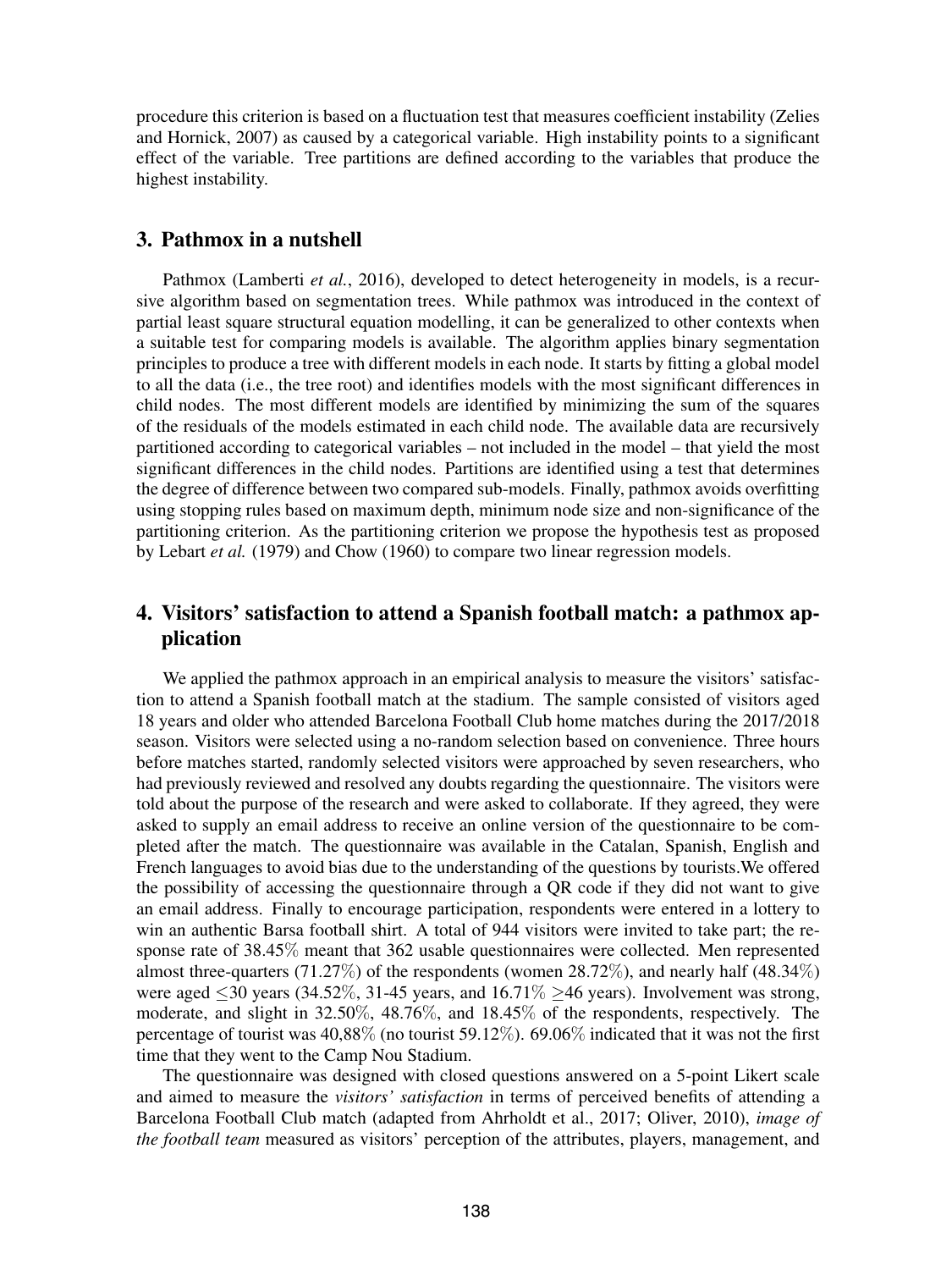condition of the club (adapted from Beccarini, and Ferrand. 2006), and *stadium service quality* measured as visitors' perception of service performance, based on evaluations of several service dimensions as tickets price, accessibilities, stadium facilities (adapted from Ahrholdt et al., 2017). The following categorical variables, reflecting specific visitors' characteristics, were considered as potential sources of heterogeneity: *gender*, *age* (≤30, 31-45, ≥46 years), *involvement* (strong, moderate, slight), *tourist* (yes or not), and *first time at the stadium* (yes or not).

Pathmox analysis results are reported in Figure 1 and Table 1. We set maximum depth to two levels, bounded the final number of segments to a maximum of four and set the minimum admissible node size to 10% of the total sample. The significance threshold for the partitioning algorithm was p=0.05. The pathmox algorithm identified *involvement* as the variable with the greatest power, distinguishing between not involved– slight – (Node 2) and involved – strong and moderate – (Node 3). Not involved visitors were differentiated according to the variable *tourist* defining two terminal nodes: Node 4 (no tourist) and Node 5 (tourist). Involved visitors were further differentiated according to *age*: visitors aged ≤30 years form one group (Node 6) while visitors aged  $>$ 30 years (Node 7) form another. On the basis of involvement combined with age and tourist, we could characterise partitions and assign labels to sub-groups. Thus, Node 4 can be defined as the group of not involved-local visitors, Node 5 as not involvedtourist visitors, Node 6 as younger-involved visitors, and Node 7 as older-involved visitors. Finally, the global model coefficients were compared with the coefficients for the four models estimated for the sub-samples identified by the terminal nodes (Table 1), showing that, in terms of satisfaction, not involved-local visitors primarily valued the image of the football team, not involved-tourist visitors valued more the quality of the stadium, younger-involved valued both image and quality in a similar way, and the older-involved valued again primarily the image of the football team.



Figure 1: Pathmox tree